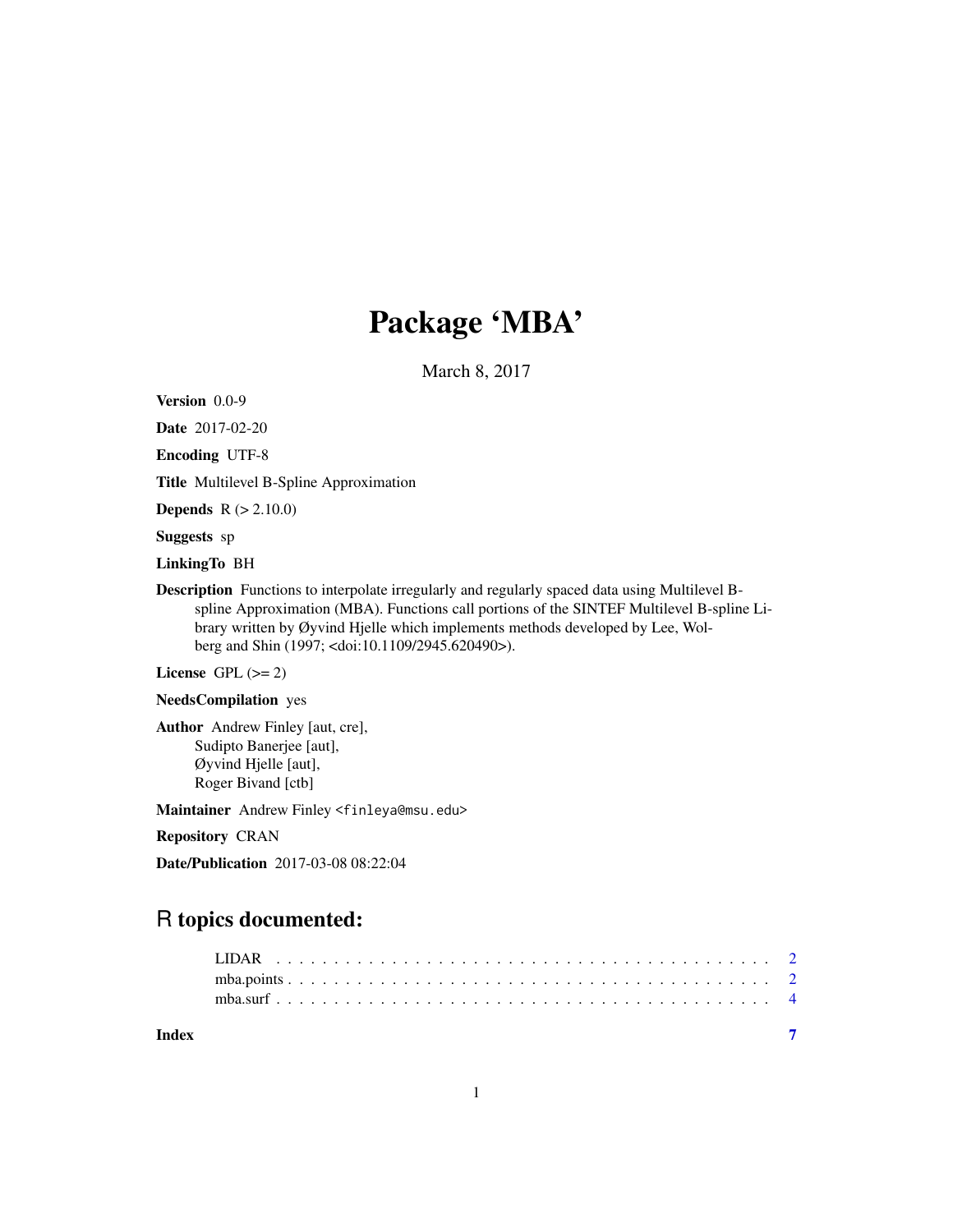<span id="page-1-0"></span>

#### Description

This is a small portion of Light Detection and Ranging (LIDAR) data taken over a forested landscape in Wisconsin, USA.

#### Usage

data(LIDAR)

#### Format

A data frame containing 10123 rows and 3 columns corresponding to longitude, latitude, and elevation.

#### Source

Data provided by: Dr. Paul V. Bolstad, Department of Forest Resources, University of Minnesota, <pbolstad@umn.edu>

<span id="page-1-1"></span>

| mba.points | Point approximation from bivariate scattered data using multilevel B- |
|------------|-----------------------------------------------------------------------|
|            | splines                                                               |

#### Description

The function mba.points returns points on a surface approximated from a bivariate scatter of points using multilevel B-splines.

#### Usage

mba.points(xyz, xy.est,  $n = 1$ ,  $m = 1$ ,  $h = 8$ , extend = TRUE,  $verbose = TRUE, ...)$ 

#### Arguments

| xyz    | a $n \times 3$ matrix or data frame, where n is the number of observed points. The<br>three columns correspond to point x, y, and z coordinates. The z value is the<br>response at the given x, y coordinates. |
|--------|----------------------------------------------------------------------------------------------------------------------------------------------------------------------------------------------------------------|
| xy.est | a $p \times 2$ matrix or data frame, where p is the number of points for which to<br>estimate a z. The two columns correspond to x, y point coordinates where a z<br>estimate is required.                     |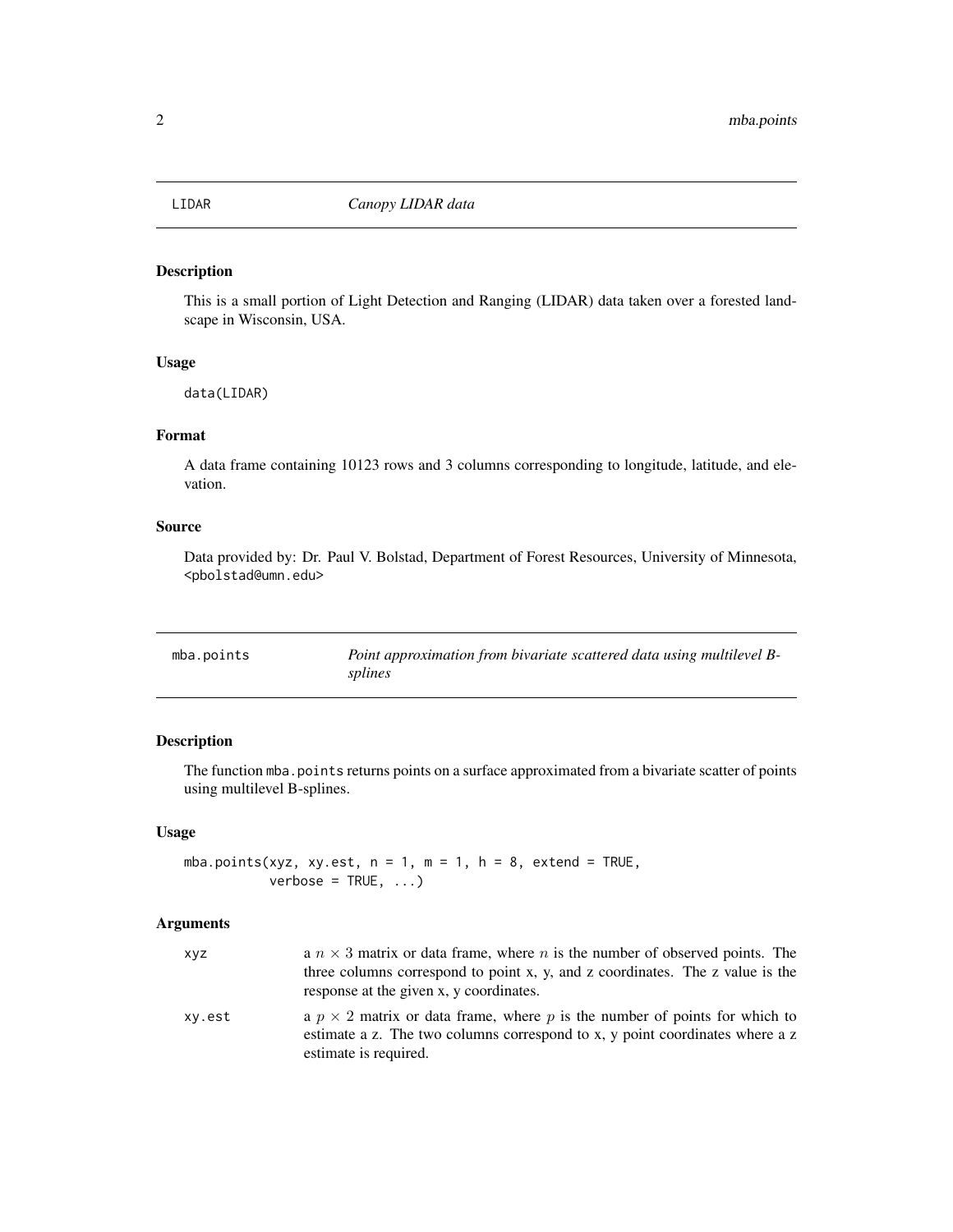#### <span id="page-2-0"></span>mba.points 3

| n       | initial size of the spline space in the hierarchical construction along the x axis.<br>If the rectangular domain is a square, $n = m = 1$ is recommended. If the x axis<br>is k times the length of the y axis, $n = 1$ , $m = k$ is recommended. The default is<br>$n = 1$ . |
|---------|-------------------------------------------------------------------------------------------------------------------------------------------------------------------------------------------------------------------------------------------------------------------------------|
| m       | initial size of the spline space in the hierarchical construction along the y axis.<br>If the y axis is k times the length of the x axis, $m = 1$ , $n = k$ is recommended.<br>The default is $m = 1$ .                                                                       |
| h       | Number of levels in the hierarchical construction. If, e.g., $n = m = 1$ and $h = 8$ ,<br>the resulting spline surface has a coefficient grid of size $2^h + 3 = 259$ in each<br>direction of the spline surface. See references for additional information.                  |
| extend  | if FALSE, points in xy est that fall outside of the domain defined by xyz are<br>set to NA with a warning; otherwise, the domain is extended to accommodate<br>points in xy.est with a warning.                                                                               |
| verbose | if TRUE, warning messages are printed to the screen.                                                                                                                                                                                                                          |
|         | currently no additional arguments.                                                                                                                                                                                                                                            |
|         |                                                                                                                                                                                                                                                                               |

#### Value

List with 1 component:

| xyz.est | a $p \times 3$ matrix. The first two columns are xy est and the third column is the |
|---------|-------------------------------------------------------------------------------------|
|         | corresponding z estimates.                                                          |

#### Note

The function mba.points relies on the Multilevel B-spline Approximation (MBA) algorithm. The underlying code was developed at SINTEF Applied Mathematics by Dr. Øyvind Hjelle. Dr. Øyvind Hjelle based the algorithm on the paper by the originators of Multilevel B-splines:

S. Lee, G. Wolberg, and S. Y. Shin. (1997) Scattered data interpolation with multilevel B-splines. IEEE Transactions on Visualization and Computer Graphics, 3(3):229–244.

For additional documentation and references see:

[www.sintef.no/upload/IKT/9011/geometri/MBA/mba\\_doc/index.html](www.sintef.no/upload/IKT/9011/geometri/MBA/mba_doc/index.html).

#### See Also

[mba.surf](#page-3-1)

#### Examples

data(LIDAR)

##split the LIDAR dataset into training and validation sets tr <- sample(1:nrow(LIDAR),trunc(0.5\*nrow(LIDAR)))

##look at how smoothing changes z-approximation, ##careful the number of B-spline surface coefficients ##increases at ~2^h in each direction for(i in 1:10){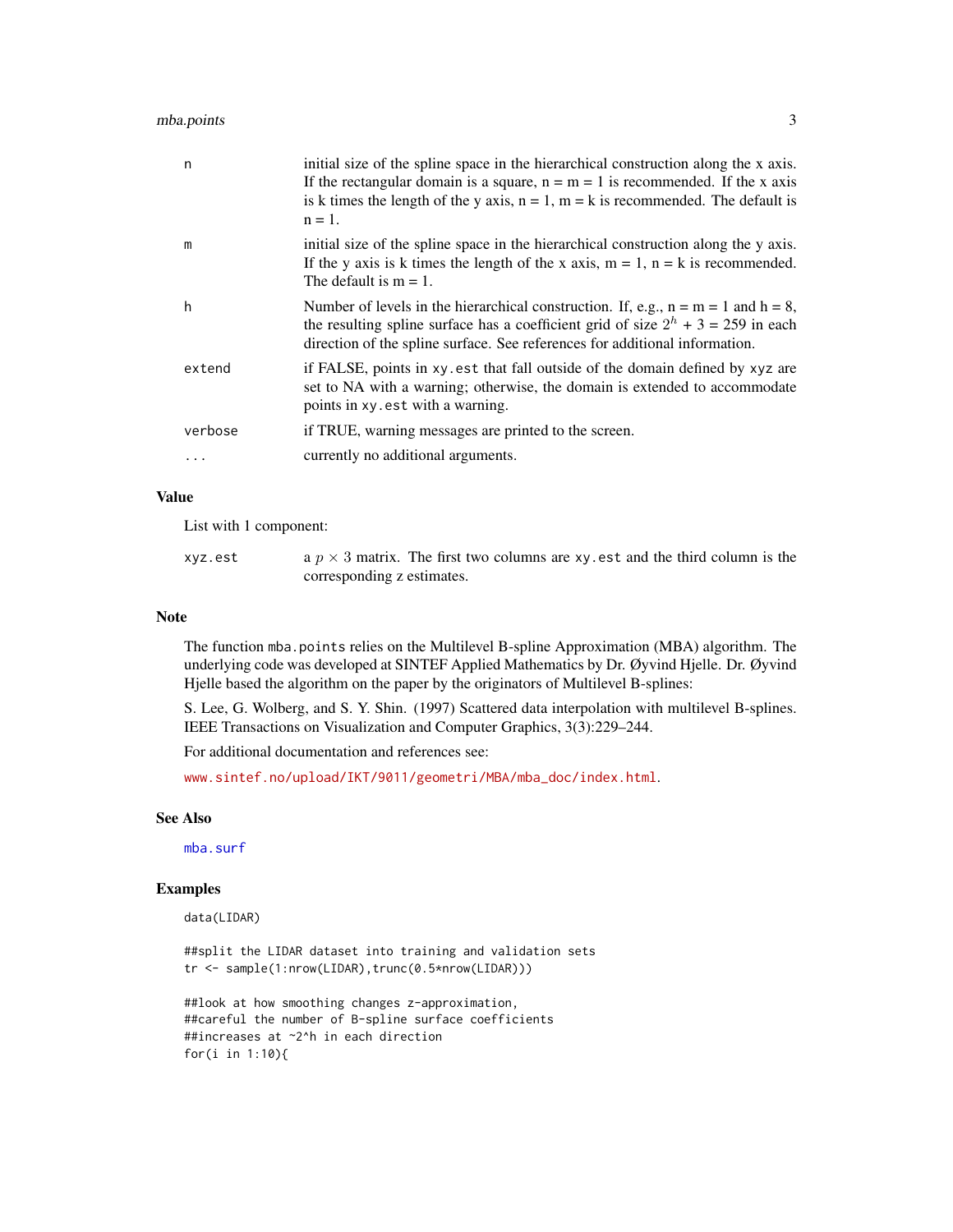#### 4 mba.surf

```
mba.pts <- mba.points(LIDAR[tr,], LIDAR[-tr,c("x","y")], h=i)$xyz.est
  print(sum(abs(LIDAR[-tr,"z"]-mba.pts[,"z"]))/nrow(mba.pts))
}
## Not run:
##rgl or scatterplot3d libraries can be fun
library(rgl)
##exaggerate z a bit for effect and take a smaller subset of LIDAR
LIDAR[,"z"] <- 10*LIDAR[,"z"]
tr <- sample(1:nrow(LIDAR),trunc(0.99*nrow(LIDAR)))
##get the "true" surface
mba.int <- mba.surf(LIDAR[tr,], 100, 100, extend=TRUE)$xyz.est
open3d()
surface3d(mba.int$x, mba.int$y, mba.int$z)
##now the point estimates
mba.pts <- mba.points(LIDAR[tr,], LIDAR[-tr,c("x","y")])$xyz.est
spheres3d(mba.pts[,"x"], mba.pts[,"y"], mba.pts[,"z"],
         radius=5, color="red")
## End(Not run)
```
<span id="page-3-1"></span>

| mba.surf | Surface approximation from bivariate scattered data using multilevel |
|----------|----------------------------------------------------------------------|
|          | <i>B-splines</i>                                                     |

#### Description

The function mba. surf returns a surface approximated from a bivariate scatter of data points using multilevel B-splines.

#### Usage

mba.surf(xyz, no.X, no.Y, n = 1, m = 1, h = 8, extend=FALSE,  $sp=FALSE, \ldots)$ 

#### Arguments

| xyz  | a $n \times 3$ matrix or data frame, where <i>n</i> is the number of observed points. The<br>three columns correspond to point x, y, and z coordinates. The z value is the |
|------|----------------------------------------------------------------------------------------------------------------------------------------------------------------------------|
|      | response at the given x, y coordinates.                                                                                                                                    |
| no.X | resolution of the approximated surface along the x axis.                                                                                                                   |
| no.Y | resolution of the approximated surface along the y axis.                                                                                                                   |

<span id="page-3-0"></span>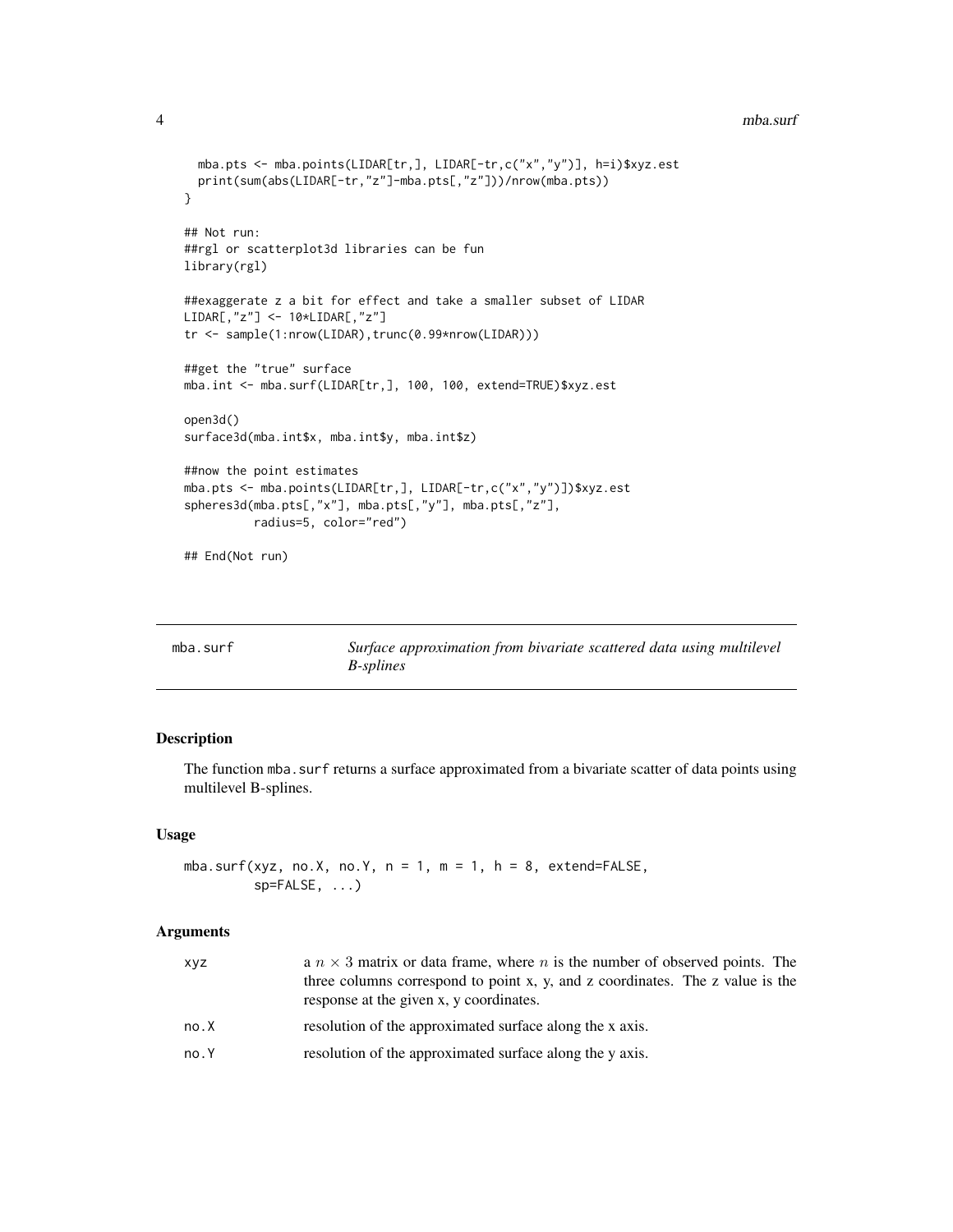#### mba.surf 5

| n      | initial size of the spline space in the hierarchical construction along the x axis.<br>If the rectangular domain is a square, $n = m = 1$ is recommended. If the x axis<br>is k times the length of the y axis, $n = 1$ , $m = k$ is recommended. The default is<br>$n = 1$ . |
|--------|-------------------------------------------------------------------------------------------------------------------------------------------------------------------------------------------------------------------------------------------------------------------------------|
| m      | initial size of the spline space in the hierarchical construction along the y axis.<br>If the y axis is k times the length of the x axis, $m = 1$ , $n = k$ is recommended.<br>The default is $m = 1$ .                                                                       |
| h      | Number of levels in the hierarchical construction. If, e.g., $n = m = 1$ and $h = 8$ ,<br>the resulting spline surface has a coefficient grid of size $2^h + 3 = 259$ in each<br>direction of the spline surface. See references for additional information.                  |
| extend | if FALSE, a convex hull is computed for the input points and all matrix elements<br>in z that have centers outside of this polygon are set to NA; otherwise, all elements<br>in z are given an estimated z value.                                                             |
| sp     | if TRUE, the resulting surface is returned as a SpatialPixelsDataFrame ob-<br>ject; otherwise, the surface is in image format.                                                                                                                                                |
| .      | b box is an optional vector to sets the bounding box. The vector's elements are<br>minimum x, maximum x, minimum y, and maximum y, respectively.                                                                                                                              |

#### Value

List with 8 component:

| xyz.est | a list that contains vectors x, y and the $no.X \times no.Y$ matrix z of estimated<br>z-values. |
|---------|-------------------------------------------------------------------------------------------------|
| no.X    | no. X from arguments.                                                                           |
| no.Y    | no. Y from arguments.                                                                           |
| n       | n from arguments.                                                                               |
| m       | m from arguments.                                                                               |
| h       | h from arguments.                                                                               |
| extend  | extend from arguments.                                                                          |
| sp      | sp from arguments.                                                                              |
| b.box   | b box defines the bounding box over which z is estimated.                                       |

#### Note

If no.X != no.Y then use sp=TRUE for compatibility with the image function.

The function mba.surf relies on the Multilevel B-spline Approximation (MBA) algorithm. The underlying code was developed at SINTEF Applied Mathematics by Dr. Øyvind Hjelle. Dr. Øyvind Hjelle based the algorithm on the paper by the originators of Multilevel B-splines:

S. Lee, G. Wolberg, and S. Y. Shin. (1997) Scattered data interpolation with multilevel B-splines. IEEE Transactions on Visualization and Computer Graphics, 3(3):229–244.

For additional documentation and references see:

[www.sintef.no/upload/IKT/9011/geometri/MBA/mba\\_doc/index.html](www.sintef.no/upload/IKT/9011/geometri/MBA/mba_doc/index.html).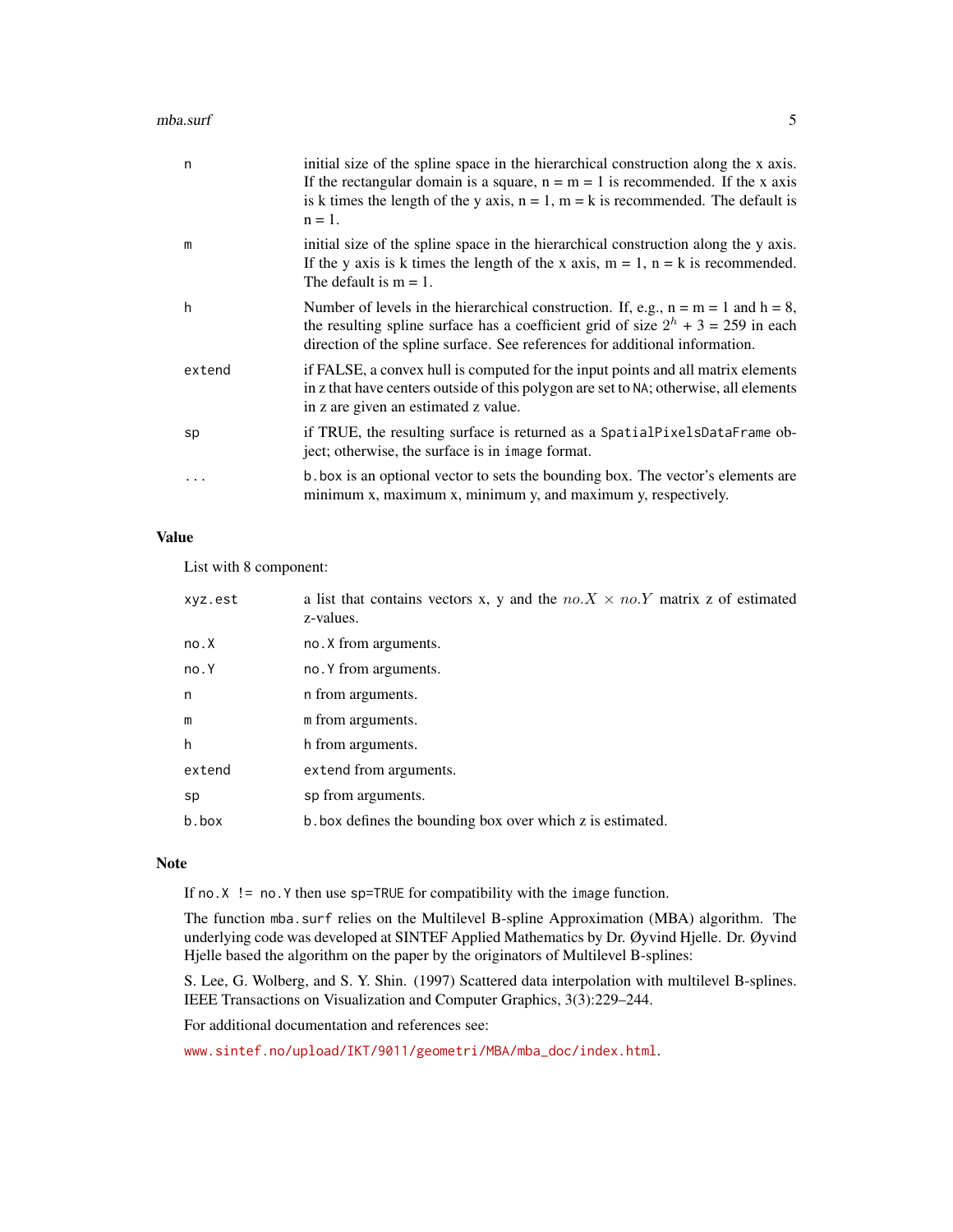#### See Also

[mba.points](#page-1-1)

#### Examples

```
## Not run:
data(LIDAR)
mba.int <- mba.surf(LIDAR, 300, 300, extend=TRUE)$xyz.est
##Image plot
image(mba.int, xaxs="r", yaxs="r")
##Perspective plot
persp(mba.int, theta = 135, phi = 30, col = "green3", scale = FALSE,
      ltheta = -120, shade = 0.75, expand = 10, border = NA, box = FALSE)
##For a good time I recommend using rgl
library(rgl)
ex < -10x \leq - mba.int[[1]]
y \leftarrow mba.int[[2]]z <- ex*mba.int[[3]]
zlim \leftarrow range(z)zlen <- zlim[2] - zlim[1] + 1
colorlut <- heat.colors(as.integer(zlen))
col <- colorlut[ z-zlim[1]+1 ]
open3d()
surface3d(x, y, z, color=col, back="lines")
## End(Not run)
```
<span id="page-5-0"></span>